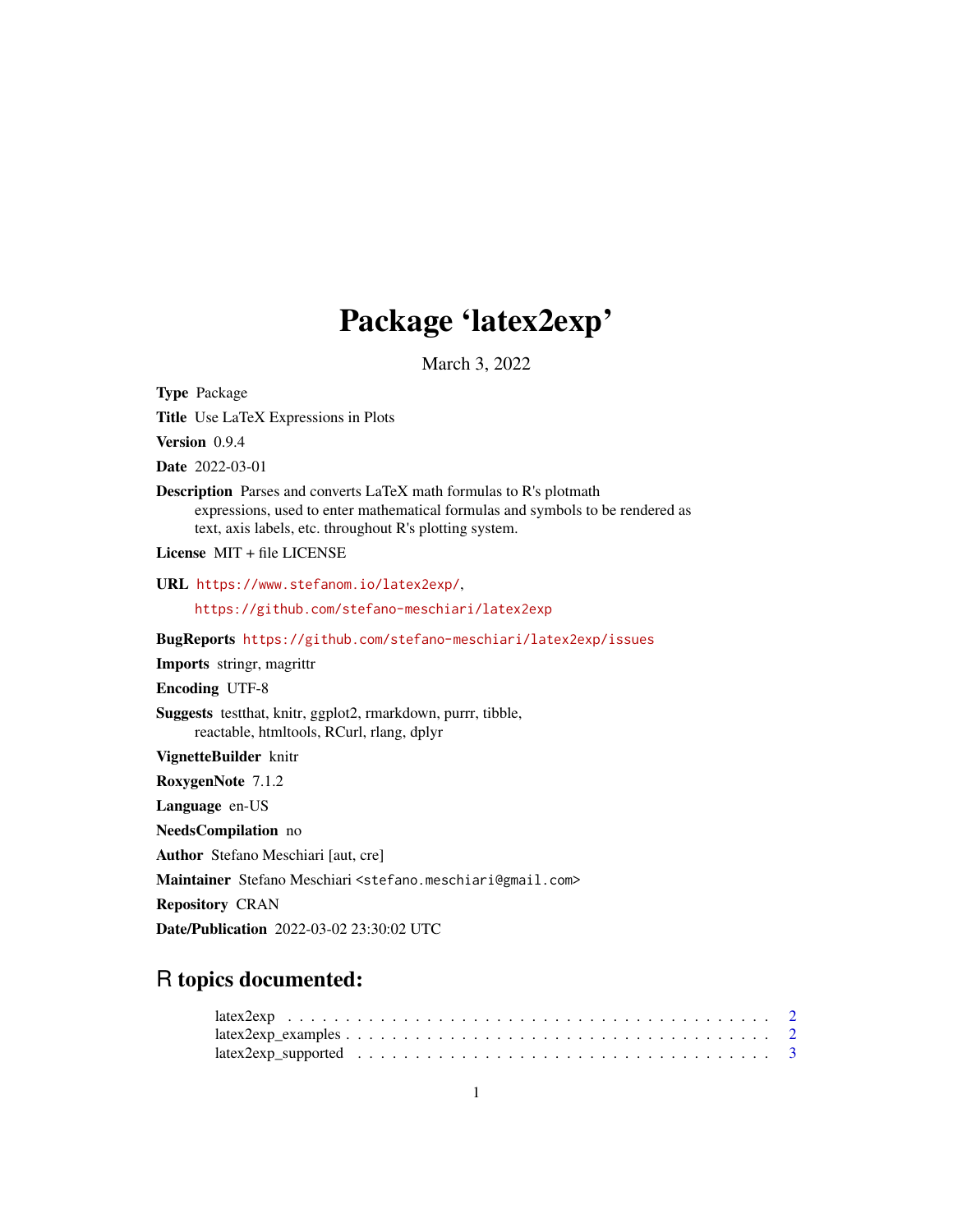<span id="page-1-0"></span>

|       | plot. expression $\ldots \ldots \ldots \ldots \ldots \ldots \ldots \ldots \ldots \ldots \ldots \ldots \ldots$ |  |
|-------|---------------------------------------------------------------------------------------------------------------|--|
|       |                                                                                                               |  |
|       |                                                                                                               |  |
|       |                                                                                                               |  |
| Index |                                                                                                               |  |

latex2exp *Deprecated; use* [TeX](#page-4-1) *instead.*

#### Description

Deprecated; use [TeX](#page-4-1) instead.

#### Usage

```
latex2exp(string, output = c("expression", "character", "ast"))
```
#### Arguments

| string | A character vector containing LaTeX expressions. Note that any backslashes<br>must be escaped (e.g. "\$\alpha").                                                                                                            |
|--------|-----------------------------------------------------------------------------------------------------------------------------------------------------------------------------------------------------------------------------|
| output | The returned object, one of "expression" (default, returns a plotmath expression<br>ready for plotting), "character" (returns the expression as a string), and "ast"<br>(returns the tree used to generate the expression). |

#### Value

Returns an expression (see the output parameter).

latex2exp\_examples *latex2exp Examples*

#### Description

Plots a number of example LaTeX string, as parsed by [TeX](#page-4-1).

#### Usage

```
latex2exp_examples(cex = 1)
```
#### Arguments

cex Multiplier for font size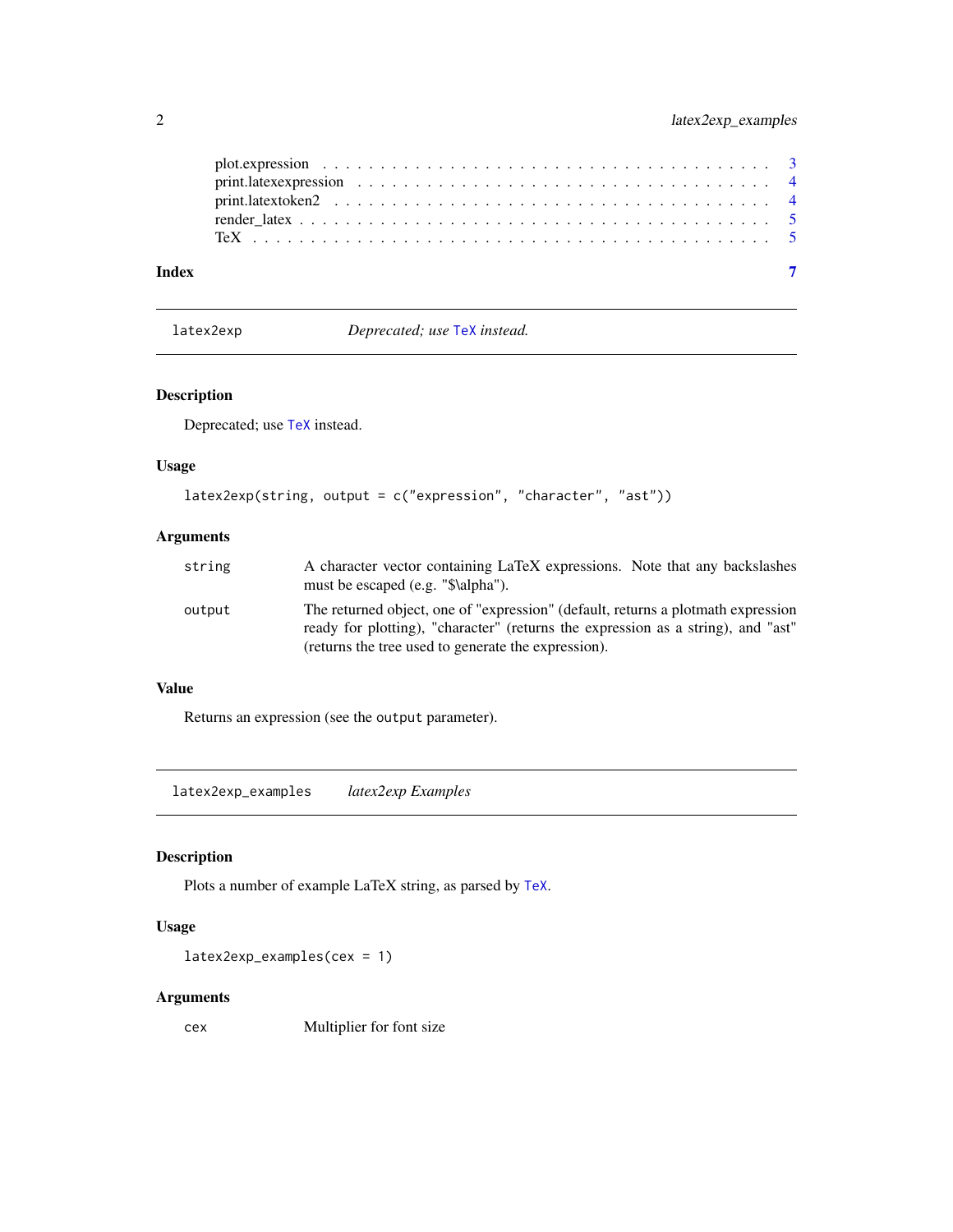<span id="page-2-0"></span>latex2exp\_supported *Returns the list of supported LaTeX commands.*

#### Description

If show is TRUE, also show a searchable table of symbols.

#### Usage

```
latex2exp_supported(show = FALSE, ...)
```
#### Arguments

| show     | Show a searchable table of symbols |
|----------|------------------------------------|
| $\cdots$ | Other parameters (not used)        |

#### Value

A data frame containing a table of supported LaTeX commands.

plot.expression *Previews a LaTeX equation*

#### Description

Plots the result of a call to [TeX] on the current graphical device. This is useful to preview the output before placing it on a plot.

#### Usage

## S3 method for class 'expression'  $plot(x, ..., main = NULL)$ 

#### Arguments

|                         | A plotmath expression returned by TeX.        |
|-------------------------|-----------------------------------------------|
| $\cdot$ $\cdot$ $\cdot$ | Parameters to be passed to the text function. |
| main                    | Title of the plot                             |

#### Examples

plot(TeX("Example equation: \$a \\geq b\$"))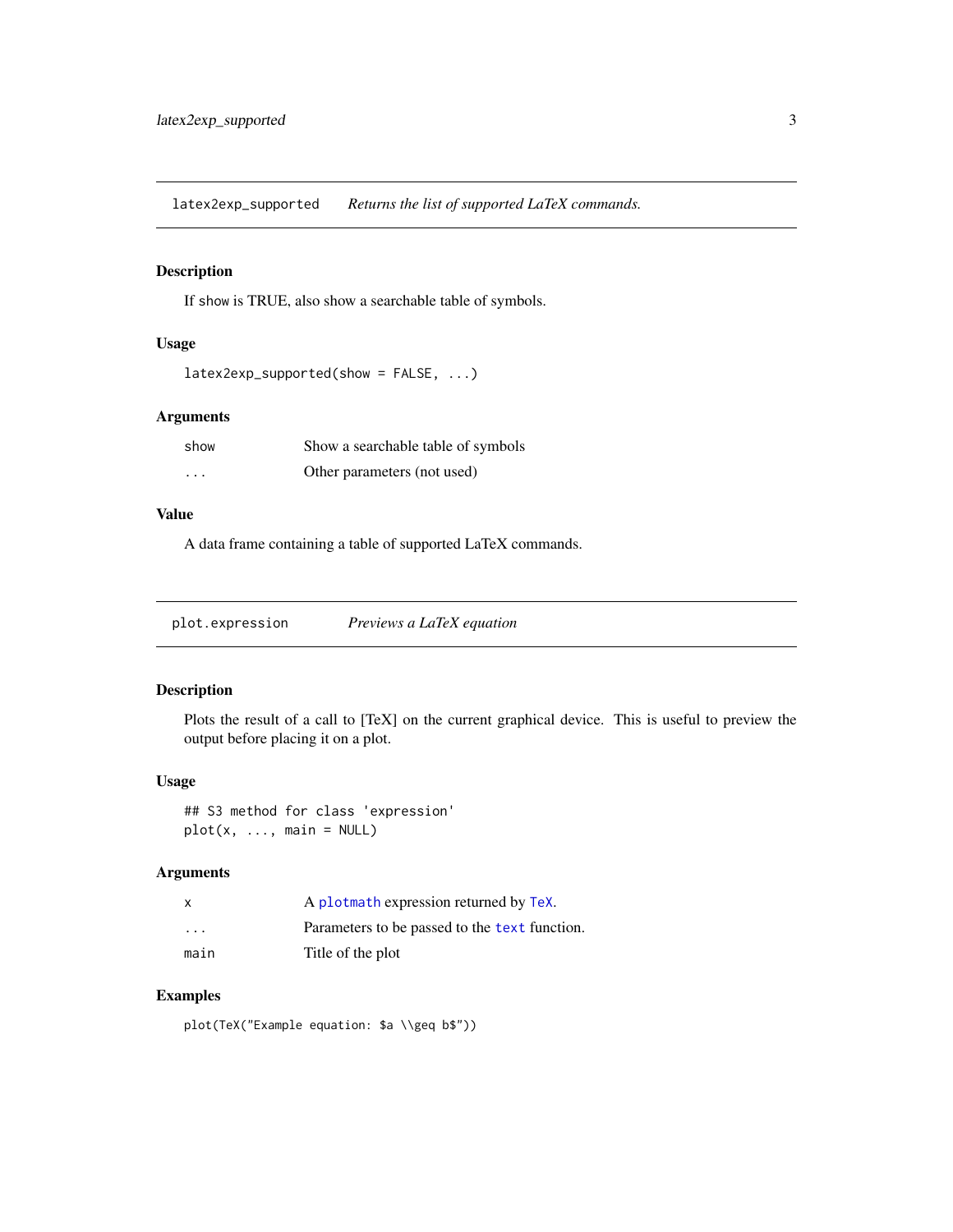#### <span id="page-3-0"></span>Description

Prints out the plotmath expression generated by [TeX](#page-4-1) and the original TeX string.

#### Usage

```
## S3 method for class 'latexexpression'
print(x, \ldots)
```
#### Arguments

| x                    | Object to print |
|----------------------|-----------------|
| $\ddot{\phantom{0}}$ | Ignored         |

| print.latextoken2 | Prints out a parsed LaTeX object, as returned by $T\ell X$ ,, output='ast'). |
|-------------------|------------------------------------------------------------------------------|
|                   | This is primarily used for debugging.                                        |

#### Description

Prints out a parsed LaTeX object, as returned by TeX(..., output='ast'). This is primarily used for debugging.

#### Usage

```
## S3 method for class 'latextoken2'
print(x, depth = 0, ...)
```
#### Arguments

|                         | The object                                                 |
|-------------------------|------------------------------------------------------------|
| depth                   | Increases padding when recursing down the parsed structure |
| $\cdot$ $\cdot$ $\cdot$ | (Ignored)                                                  |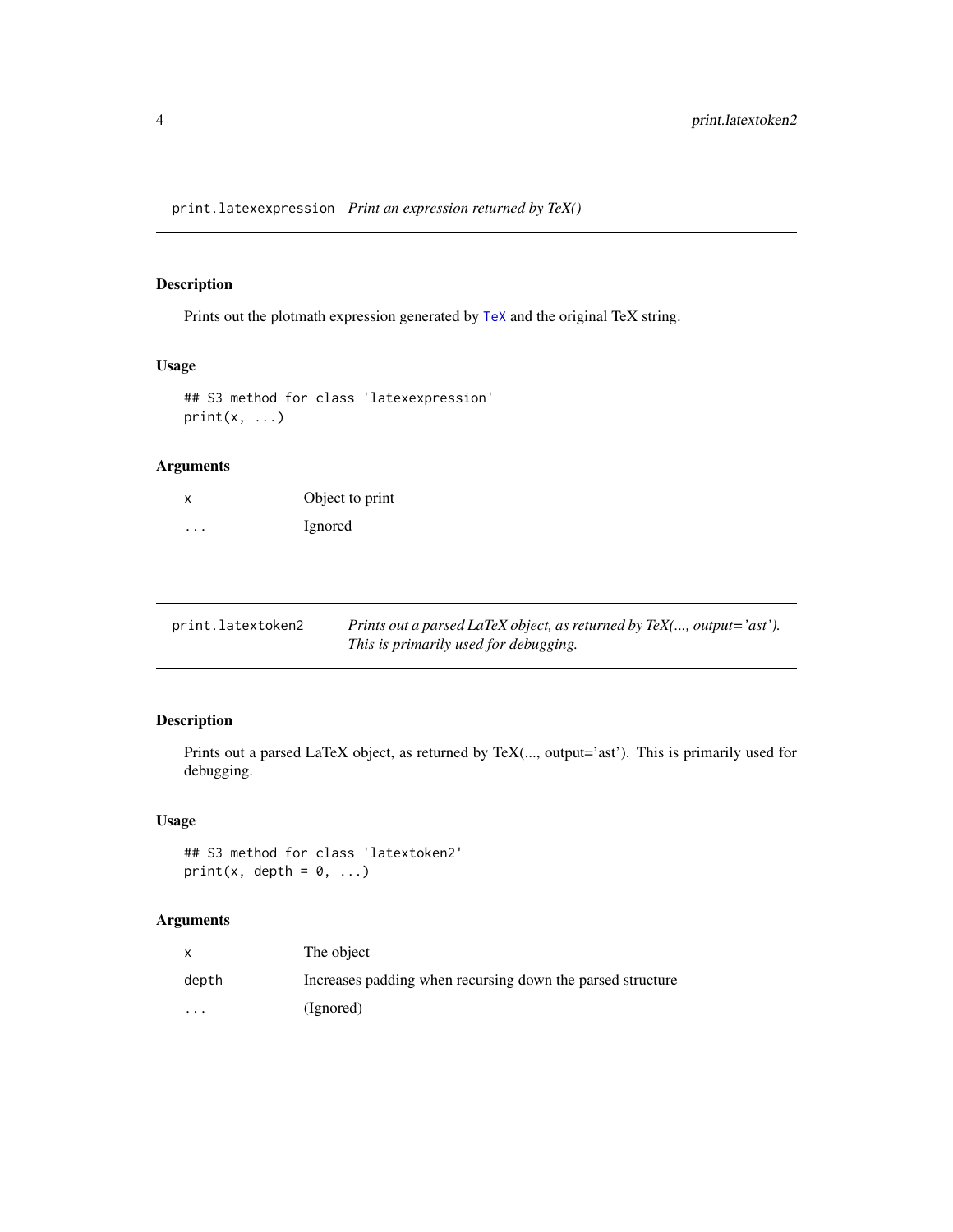<span id="page-4-0"></span>

#### Description

Returns a string that is a valid plotmath expression, given a LaTeX tree returned by parse\_latex.

#### Usage

```
render_latex(tokens, user_defined = list(), hack_parentheses = FALSE)
```
#### Arguments

tokens tree of tokens user\_defined any custom definitions of commands passed to [TeX](#page-4-1) hack\_parentheses render parentheses using group('(',phantom(),'.') and group(')',phantom(),'.'). This is useful to return valid expressions when the LaTeX source contains mismatched parentheses, but makes the returned expression much less tidy.

#### Value

String that should be parseable as a valid plotmath expression

<span id="page-4-1"></span>

TeX *Converts LaTeX to a* [plotmath](#page-0-0) *expression.*

#### Description

TeX converts a string comprising LaTeX commands (such as a math equation) to a [plotmath](#page-0-0) expression. Plotmath expressions can be used throught R's graphic system to represent formatted text and equations.

#### Usage

```
TeX(
  input,
 bold = FALSE,
  italic = FALSE,
  user_defined = list(),
  output = c("expression", "character", "ast")
)
```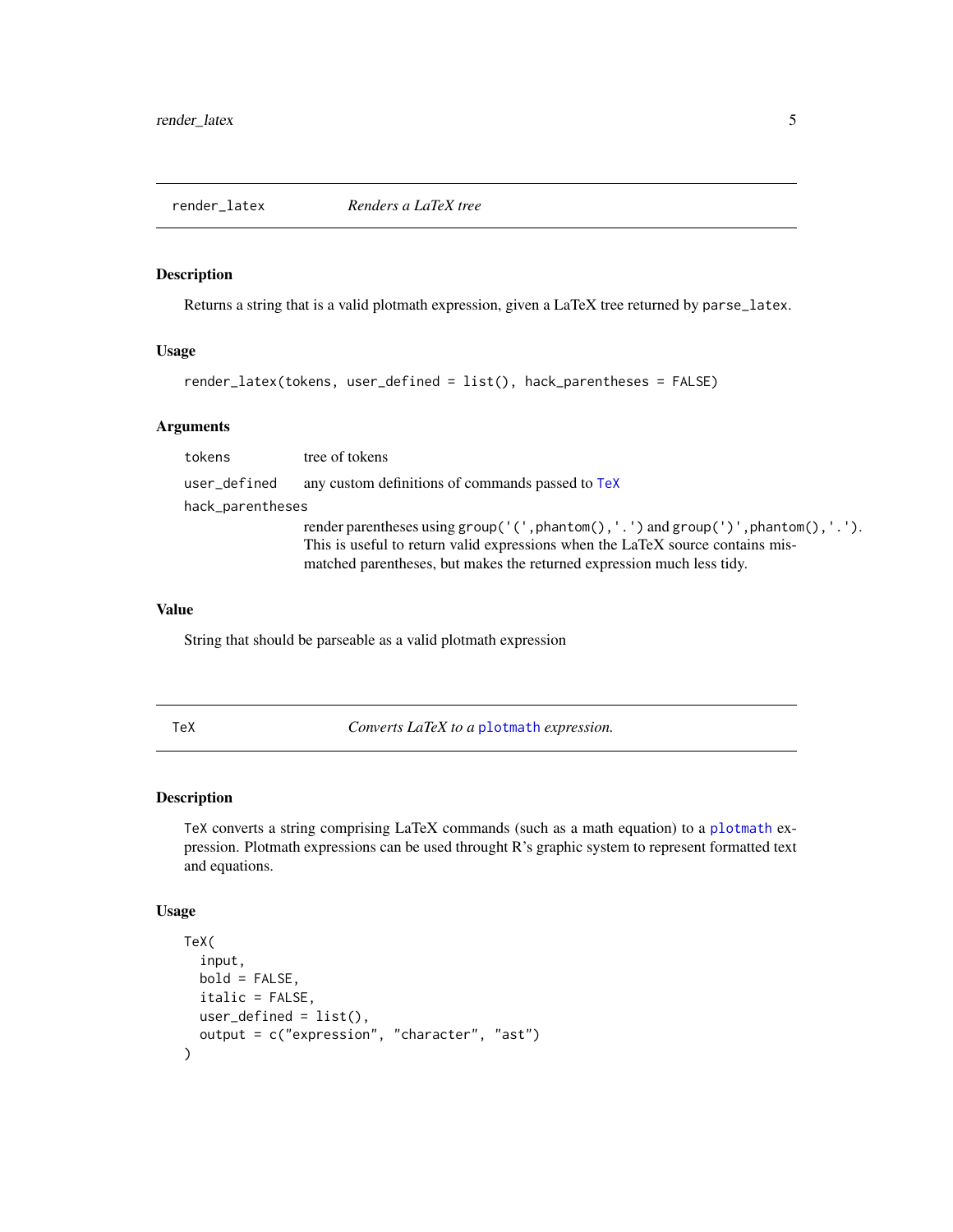#### Arguments

| input        | A character vector containing LaTeX strings. Note that any backslashes must be<br>escaped (e.g. "\$\alpha").                                                                                                                |
|--------------|-----------------------------------------------------------------------------------------------------------------------------------------------------------------------------------------------------------------------------|
| bold         | Whether to make the entire label bold                                                                                                                                                                                       |
| italic       | Whether to make the entire label italic                                                                                                                                                                                     |
| user_defined | Described in the "Adding New Commands" section.                                                                                                                                                                             |
| output       | The returned object, one of "expression" (default, returns a plotmath expression<br>ready for plotting), "character" (returns the expression as a string), and "ast"<br>(returns the tree used to generate the expression). |

#### Value

Returns a plotmath expression by default. The output parameter can modify the type of the returned value.

If more than one string is specified in the input parameter, returns a list of expressions.

#### Adding new commands

New LaTeX commands can be defined by supplying the user\_defined parameter. The user\_defined parameter is a list that contains LaTeX commands as names, and template strings as values. A LaTeX command that matches one of the names is translated into the corresponding string and included in the final plotmath expression. The file symbols.R in the source code of this package contains one such table that can be used as a reference.

The template string can include one of the following special template parameters:

- $\text{Sarg1}, \text{Sarg2}, \ldots$  represent the first, second, ... brace argument. E.g. for  $\frac{x}{y}$ , \$arg1 is x and \$arg2 is y.
- \$opt is an optional argument in square brackets. E.g. for  $\sqrt{\sqrt{2}x}$ , \$opt is 2.
- \$sub and \$sup are arguments in the exponent ( $\land$ ) or subscript ( $\Box$ ) following the current expression. E.g. for  $\sum_{x}$ ,  $\sum_{x}$ ,  $\sum_{x}$
- \$LEFT and \$RIGHT are substituted the previous and following LaTeX expression relative to the current token.

See the Examples section for an example of using the user\_defined option.

#### Examples

```
TeX("$\\alpha$") # plots the greek alpha character
TeX("The ratio of 1 and 2 is \\frac{1}{2}\")
a \leq -1:100plot(a, a^2, xlab=TeX("$\\alpha$"), ylab=TeX("$\\alpha^2$"))
# create a \variance command that takes a single argument
TeX("$\\variance{X} = 10$", user_defined=list("\\variance"="sigma[$arg1]^2"))
```